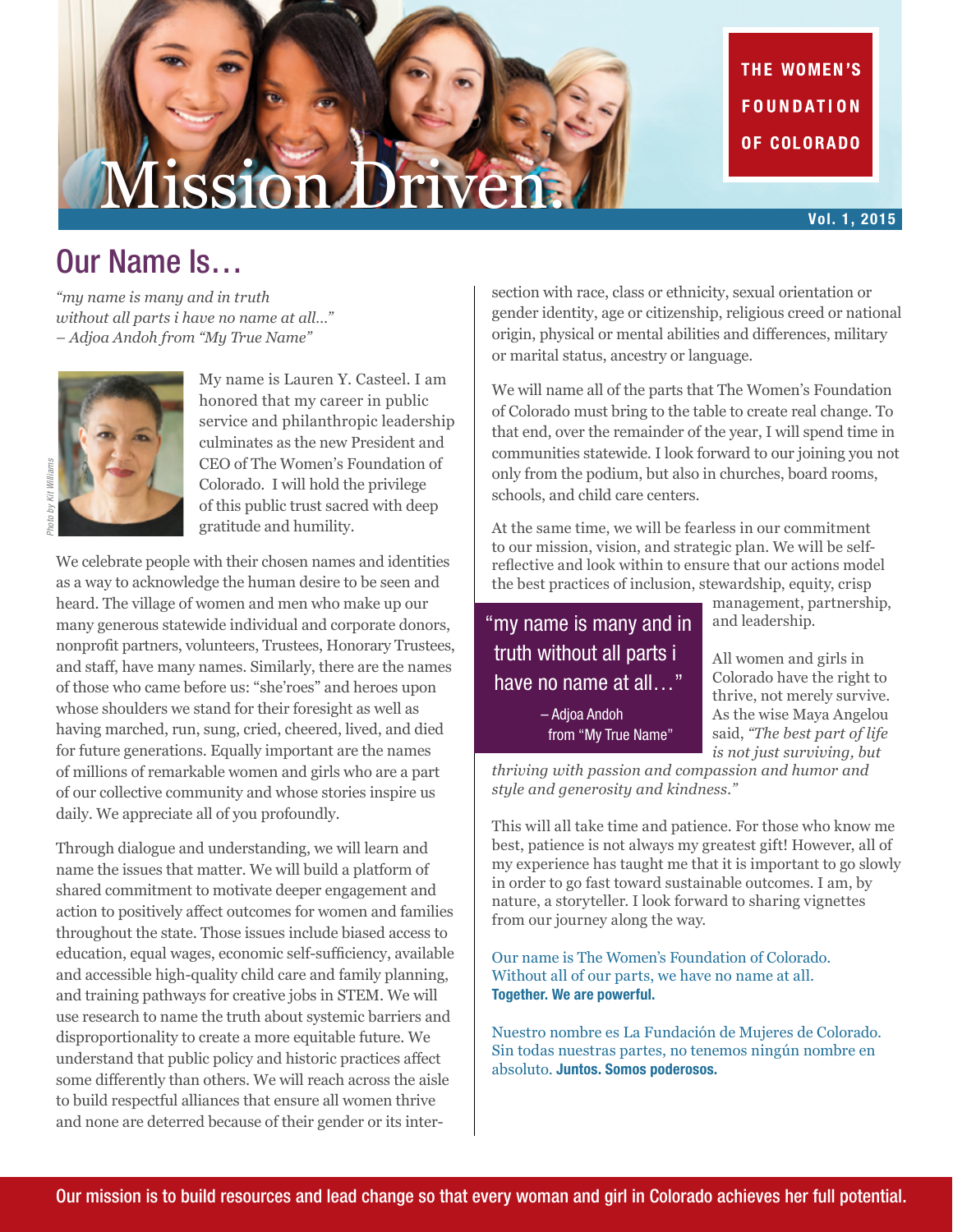## GLC "Taught Me to Be Bold"

GLC Alumna **Natasha Liggett** did a Q&A about her experience with Girls' Leadership Council, our leadership training program for girls entering their junior years of high school.



Natasha is a recipient of the Questbridge 2014 National College Match Scholarship, which pairs high-achieving students from low-income backgrounds to full scholarships to 35 of the country's top colleges and universities. She will attend Princeton University in the fall where she plans to pursue a career in astrophysics.

#### Why should girls get involved in GLC?

I think it's easy to always hang out with the same people at school, and the GLC gave me the chance to meet a diverse

new group of young women who came together with the united purpose of improving both themselves and the world around them.

#### Do you think GLC helped prepare you for college?

GLC taught me to be bold and jump right into things without being afraid, or perhaps just as importantly, even when I'm afraid.

#### What did you learn about philanthropy from the program?

We learned you don't need a lot of money to be a philanthropist; it taught me how to give back no matter what my circumstances may be. After this program, I was definitely determined to get involved, and plan to continue on this path of philanthropy for the rest of my life.

#### How has the program influenced your educational and career interests?

Through this program I solidified my decision to pursue astrophysics. I have had a passion for space for as long as I can remember, but was unsure what a career in astrophysics might look like. However, after listening to a guest speaker talking about passion, I was truly inspired and knew I had to follow my heart and that astrophysics is what I am meant to do.

#### Did GLC increase awareness of issues facing women in Colorado?

Today, we are taught to believe that equal rights are no longer a problem, but I have come to see that this is far from the truth. The issue I am passionate about is getting young girls involved in STEM. I still think that many girls may be discouraged from the STEM fields, but it is women's creativity and passion that the field demands.

#### What are the long-term benefits of GLC participation?

I made many friends through this program who I hope to keep in touch with for many years to come. To me these other girls have been my biggest inspiration. We push and pull each other; I look at them and see what I too am capable of achieving.

If you would like to get involved in supporting our 2015 Girls' Leadership Council, please contact Renee Ferrufino, Major Gifts Officer, at rferrufino@wfco.org, for sponsorship opportunities.

*We would like to thank GLC presenting sponsor Anadarko and Lisa Lund-Brown for their generous support of this program and Girls Inc. of Metro Denver for their partnership.*



## Ana's Update

It is my honor to serve as 2015 Board Chair at WFCO, building upon the great work of all of the many board members, committee chairs, and staff members who have served before me.

Working with WFCO and its supporters often feels like a family reunion. All of us all share something profoundly important. Not blood, but a commitment to enhance the inherent power of women and girls, especially those who are struggling to achieve self-sufficiency.

2015 will be a year in which The Women's Foundation of Colorado demonstrates leadership in new and exciting ways – from inclusiveness to engagement.

I am thrilled to work closely with President and CEO Lauren Y. Casteel and the Board to ensure a strong presence across our state through research, advocacy, education, and community investments.

A special thank you goes out to Honorary Trustee Lynda McNeive, who graciously served as interim CEO and President of The Women's Foundation of Colorado from November 2014-February 2015.

I'd also like to say thank you to Cathy James Hart, 2014 Chair of the Board, for her work to lead change for Colorado women and girls and help build a stronger foundation.

Thank you for your support and putting a stake in the ground for Colorado women and girls.

anahita Kinya

Anahita "Ana" Pazirandeh Kemp Chair, Board of Trustees

## Welcome

New 2015 Trustees: Dolores Atencio, Denver Brooke Bell, Aurora Jennifer Colosimo, Golden Nancy Hartley, Fort Collins Katie Kellen, Denver/Vail Valley Laurie Oswald, Denver Patty Powell, Denver

2015 Honorary Trustees:

Louise Atkinson, Denver Barbara Bridges, Denver Kelly Condon, Denver Lynda McNeive, Denver Pam Smith, Vail Valley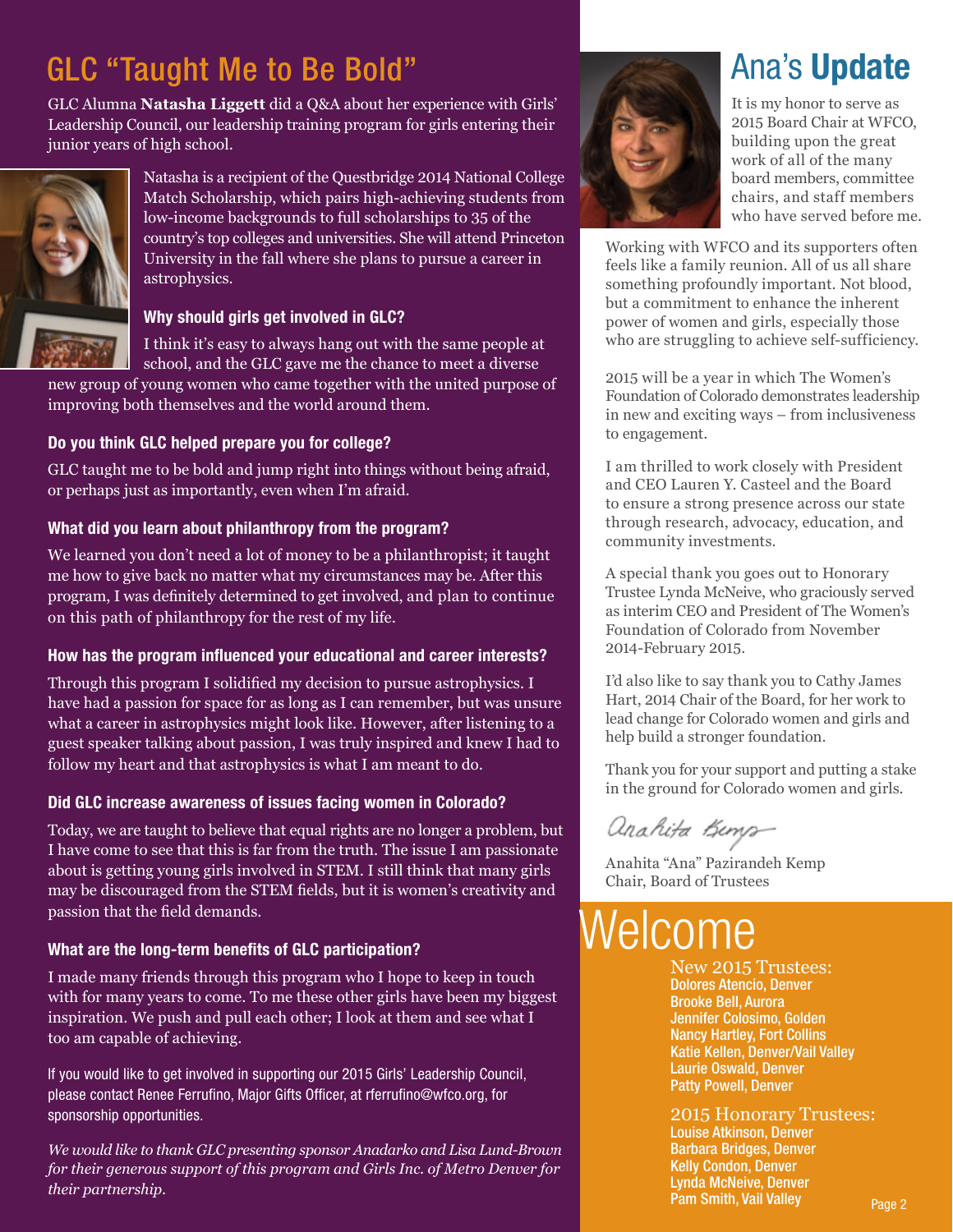# WFCO Takes a Stand

The 2015 Colorado legislative session has been a busy one for WFCO and our partners as we work together to support legislation affecting women and girls. We are actively supporting or have actively supported the following bills by meeting with legislators, providing testimonies in the House and Senate, and sharing our research.

#### 2015 Priorities

#### House Bill 15-1230 – Innovative Industries Workforce Development

The innovative industries workforce development program will reimburse businesses for half of the expenses related to providing a qualifying, paid internship in a variety of innovative industries. WFCO is working to raise awareness of the under-representation of women in innovative industries to create opportunities for them to build in-demand skills and feed the pipeline from schools to businesses.

#### House Bill 15-1122 – Continuation Colorado Workforce of Pay Equity Commission

The continuation of the Colorado Pay Equity Commission would increase awareness of pay inequities and develop ways to overcome them. An important fact guiding our work is that women comprise nearly half of Colorado's work force, yet only about one in four women are among the state's highest earners (top quintile).



#### House Bill 15-1024 – Increasing Number of CO Preschool Program Students

By supporting the Colorado Preschool Program (CPP), we can advance children's school readiness and aid parents who rely on quality preschool so they can maintain job stability while addressing their families' needs. The bill proposes to expand access for children throughout the state, helping to meet the needs of more than 11,000 at-risk 4-year-olds who do not have access to preschool of any kind.

#### House Bill 15-1194 – Authorize General Fund Dollars for LARC Services

With a public investment of \$5 million, Colorado can ensure that more women have affordable access to long-acting reversible contraception (LARC), enabling them to plan their pregnancies and increase their chances of greater career stability and earning potential. HB-1194 is supported by a diverse set of groups including county boards of health, medical associations, cities and counties, early childhood organizations, and women's groups.

#### House Bill 15-1314 – The Colorado Endowment and Institutional Funds Tax Credit

With HB 15-1314, Colorado would join five other states in offering a tax credit for donations to charitable endowments. The tax credit is 25 percent of the value of the donation and would encourage donors to make important gifts to endowments that sustain nonprofits and foundations and help them benefit from generational wealth transfers.

#### 2014 Legislative Outcomes

WFCO accomplished its number one policy priority of passing an effective and implementable pilot program to allow counties to ease the Cliff Effect (when earnings increase, families lose their benefits and cannot get ahead) facing families utilizing the Colorado Child Care Assistance Program (CCCAP). Counties that will participate include Arapahoe, Douglas, Eagle, El Paso, Jefferson, Rout, and Summit.

Gov. John Hickenlooper also signed into law two key pieces of legislation to improve the CCCAP program and WFCO made strategic community investments to ensure the program improvements are fully implemented:

- We supported and provided grant support for The Bell Policy Center's work on Senate Bill 14-003 – The Colorado Child Care Assistance Program (CCCAP) Cliff Effect.
- We teamed up with and supported the efforts of the Colorado Children's Campaign on House Bill 14-1317 – The Colorado Child Care Assistance Program Changes.
- WFCO has funded The Bell Policy Center and Grand Beginnings through the 2014 public policy grantmaking cycle. These community partners are working on a yearlong project with several counties throughout the state to optimize the CCCAP expansion.

WFCO would like to acknowledge the continued support of The Chambers Fund at The Women's Foundation of Colorado, WomenGive, and all of our partners. Their commitment to our work enables us to continue our long-term goal of creating systemic change through public policy.

## Together. We are powerful.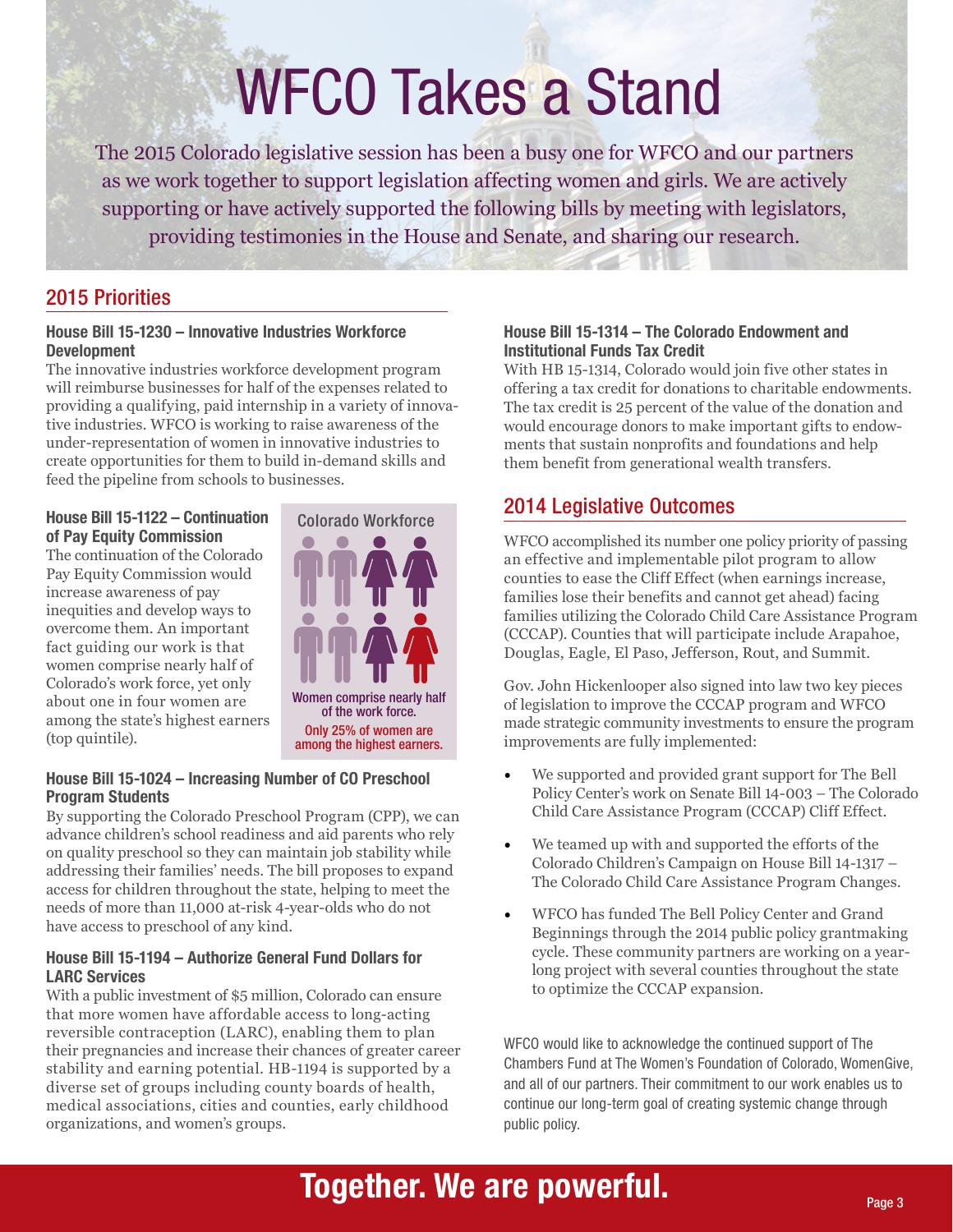## Planting the Seeds of Change on July 9th

Some people grow flowers in their backyards, Cynda Collins Arsenault planted the seeds of change in hers when she founded the "Women's Work, Wisdom and Wine" festival two years ago.

WFCO is pleased to announce it is working with Cynda and a steering committee to co-host the newly branded festival "Women Powering Change" on July 9th. The event will highlight the critical and necessary roles of women in creating a better world and help connect individuals with social changemakers. More than 1,000 attendees are expected.

### "by all women, for all women, and about all women"

With more than 40 years of philanthropic experience, Cynda created the festival to tap into critical skills that women bring to the world for solving the difficult problems we face. Connecting with WFCO to expand the festival in 2015 made sense for Cynda, who believes that investments "by all women, for all women, and about all women" are what will help women and girls reach their full potential to create a more sustainable, secure, and just world.

"The Foundation can be the voice of all that women and girls are doing and are capable of doing," Cynda said. "Together, we believe we can be a bridge for philanthropy by connecting women to local, national and international efforts that have meaningful and measurable impact on the lives of women and girls for a better future for us all."

Women Powering Change will feature exhibits of 100+ social changemakers to Inspire. Connect. Act. WFCO Founding Board Member, Philanthropist and Ambassador Swanee Hunt will deliver the keynote speech.

To learn more about the festival, visit: www.wfco.org/womenpoweringchange

## Prepare for Takeoff: WFCO Partnerships Leading Change for Gender Equity in STEM

Don't let the headlines fool you – it's not all good news for STEM in Colorado. Did you know that women working in STEM jobs earn, on average, 33 percent more than those in other fields, yet they account for only 24 percent of the STEM workforce? Creating gender equity in STEM fields is a priority for WFCO and we have recently launched several innovative programs to lead change.

The newly formed STEM Coalition convened Feb. 12, 2015, when founding members strategized how to reach a shared goal of preparing, retaining and promoting girls and women in STEM careers.

We also announced at the convening a new partnership between WFCO and the Colorado Education Initiative (CEI), which created the Colorado STEM Education Roadmap (STEM Roadmap), a guide for Colorado to become the most innovative state in the nation and the leader in STEM talent development. The WFCO STEM Coalition will become integrated into the CEI STEM Champions Board and lead the gender equity components of the STEM Roadmap.

"It's never been more important to help Colorado women and girls from all backgrounds capitalize on STEM career opportunities," said President and CEO of CEI, Glenna Norvelle. "From agriculture and aeronautics to public health and engineering, STEM is behind a vast

Lo



array of growing jobs. STEM literacy – the ability to think critically and creatively, to persevere through real and perceived barriers, and the ability to achieve innovative solutions to real world problems – is critical to success in Colorado's innovation economy. We are thrilled to work with WFCO's STEM Coalition to excite and support girls and women to lead in STEM in school, career, and life."

| Stephanie Copeland, President, |
|--------------------------------|
|                                |
|                                |
|                                |

Thank you to our STEM Coalition members and CEI for their commitment to increasing STEM opportunities for Colorado women and girls. If you are interested in becoming involved, please contact Lisa Pease, Interim Director of Philanthropy, at lisap@wfco.org.

## Regional Committees Thrive at Five

Northern Colorado (Northern CO) is now WFCO's fifth active regional committee, joining Pueblo, Colorado Springs, Boulder, and Vail Valley.

WFCO has already been active in Northern Colorado for more than a decade through our partnership with United Way of Larimer County and its WomenGive program, by advocating for public policy that supports single mothers.

With the dedication and support of Honorary Trustees Jan Carroll, Paula Edwards and Deanna McCrery and current Trustees Christine Chin and Nancy Hartley, the committee will elevate the voices of women and girls in Weld and Larimer Counties, facilitate the sharing of relevant research, coordinate local WFCO educational events, build a network for the Girls' Leadership Council alumnae, and grow regional strategic philanthropy to benefit women and girls.

If you are interested in joining the committee as it builds its presence in Northern Colorado, please contact Lydia Johnson, Statewide Engagement Manager, at lydiaj@wfco.org.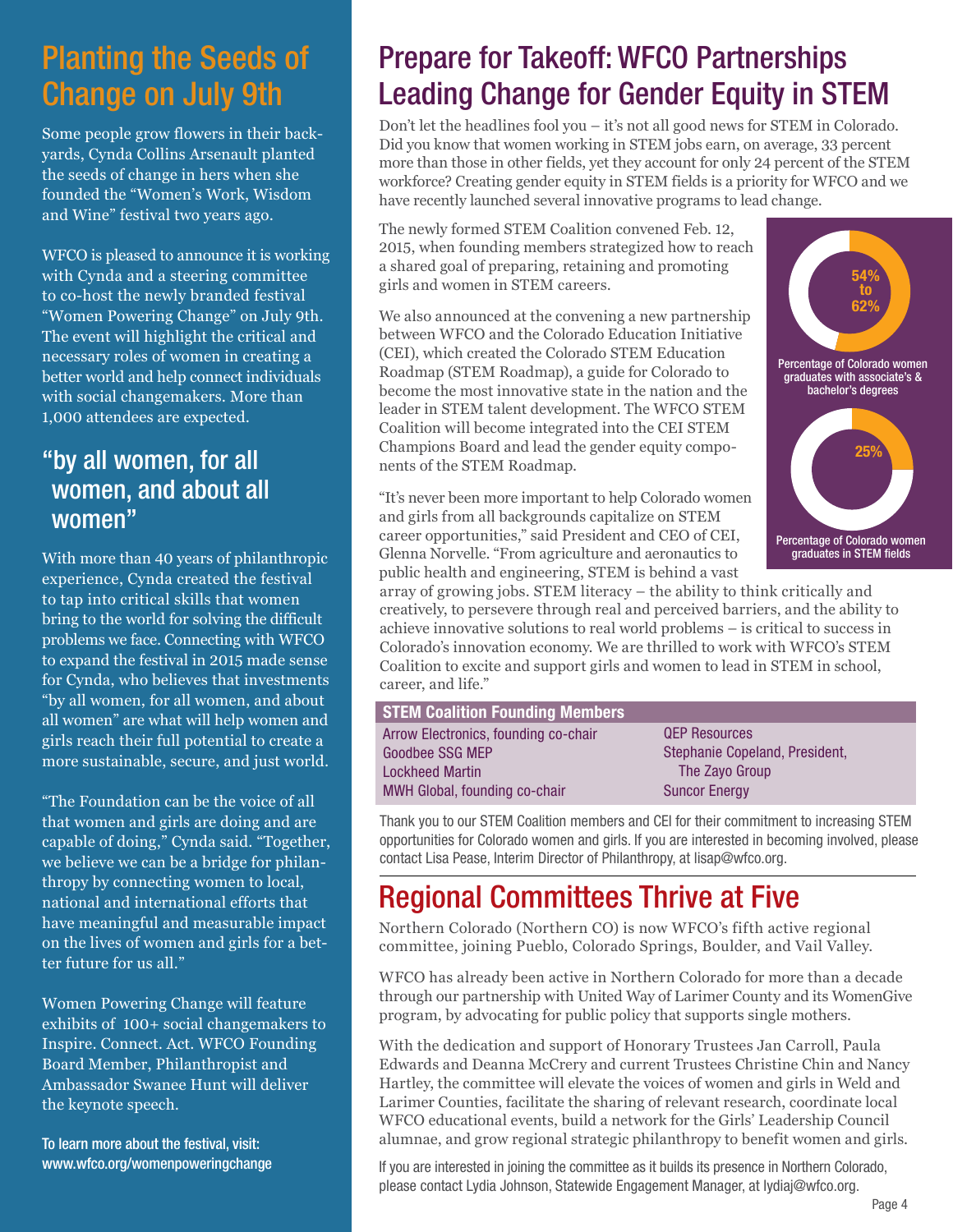## Good news &Thank yous!

Metro Volunteers is awarding the Lifetime Achievement Award to WFCO Honorary Trustee Arlene Hirschfeld and the Community Impact Award to WFCO Honorary Trustee Anna Jo Haynes and the Haynes Family on April 28th. Purchase tickets at www.metrovoluneers.org.

The Denver Foundation awarded WFCO Chair of the Board, Ana Kemp, with its Minoru Yasui Award, which honors men and women who make unique contributions to the community.

#### WFCO Grantee Girls Inc. of Metro Denver

opened Strong, Smart & Bold Beans, a coffee stand that serves as a training ground for teenage girls to learn entrepreneurial skills. The coffee stand is located in the Rudolfo "Corky" Gonzales Library at 1498 Irving St. in Denver.

WFCO corporate partner Mike Shaw Subaru won the 2015 Women's Choice Award for the second year in a row. To win the award, nine out of 10 women must say that they would recommend the dealership.

#### Chancellor Emeritus Dan L. Ritchie,

Honorary Trustee, received the Evans Award, the highest honor awarded to alumni, at the University of Denver Founders Gala. Honorary Trustee Barbara Barnes Grogan received the Community Service Award.

#### WFCO Grantee Colorado Youth for a

Change was featured in the US Department of Education's re-engagement guide, "A Resource Guide for Implementing and Enhancing Re-Engagement Centers for Outof-School Youth."

WFCO Grantee Colorado Center on Law & Policy published its report "Surviving to Thriving: Pathways to Opportunity for Low-Income Women" and Grantee Colorado Children's Campaign published its annual "KIDS COUNT" research report.

*The Denver Post* published the article "Working it out: Women still lagging in the workforce" by WFCO PEP Club member Lauren Sveen on wage equality.

Trustee Meredith Vaughan, CEO of full-service advertising agency Vladimir Jones, testified in the House to support HB15-1194, Authorize General Funding for LARC Services. The bill passed 8-5.

*To report good news about WFCO supporters, please email Lisa Christie, Director of Marketing and Communications, at lisac@wfco.org.* 

## Congratulations to the Class of 2015!

While nearly 4,600 girls drop out of high school each year in Colorado, WFCO is making a dent in that number one girl at a time. We are proud to announce the high school graduation of two girls who could have been among the 4,600, but with the support of our **Girls Graduate Initiative** community partners and their own tenacity, will instead be part of the Class of 2015.

#### Rianna, Passage Charter School, Montrose



When Rianna came to **Passage Charter School** (PCS), she was a 16-year-old with only three credits and the parent of a young daughter, Nevaeh. After Nevaeh's birth, Rianna didn't think she could go back to school because she didn't have highquality child care and she was too far behind. Then she heard about PCS, where she could attend school, bring her daughter, and make up missing credits.

PCS was started in 1998 as an alternative school of choice through the Montrose RE1J School District. PCS allows pregnant and parenting teens, both male and female, to work toward their high school diplomas.

Teachers and staff helped Rianna catch up with credits while providing a safe, fun environment for her daughter. Rianna worked hard and took extra work home on weekends, along the way earning awards such as "Parent of the Month" and "Student of the Month." Prior to attending PCS, Rianna had never received an award.

In addition to her finishing her high school coursework, Rianna completed a program to become a Certified Nurse Assistant (CNA) and will take her state board certification exam this spring so she can work at an assisted living facility in Montrose. Rianna is well on her way to achieving her goals of graduating high school, getting a job to support her family, and motivating her daughter to succeed in school.



#### Nicky, Emily Griffith Technical College, Denver

Nicky describes her last years in high school as difficult. Citing the demotivating effects of peer pressure, Nicky was "all emotions, all the time." But she is quick to recognize the positive impact of her **Denver Kids, Inc.** educational counselor, who encouraged her when she felt like giving up.

Denver Kids supports Denver Public Schools (DPS) students, grades K-12, who face the personal challenges of higher-risk environments to successfully complete high school, pursue post-secondary options, and become contributing members of the community.

"If there's one thing I've learned from Denver Kids, it's this: The world is in your hands, it's all yours. You just sometimes gotta know how to walk through stone and brick to get to it," said Nicky, who hasn't left much of her dreams to chance.

She is becoming a certified cosmetologist at the Emily Griffith Technical College so that she can move to Miami, build a clientele, cultivate a professional network, and eventually open her own salon. "Sure, it's an adventure," she admits. "But I have a plan; I'm an entrepreneur at heart."

Congratulations to Rianna, Nicky and all Class of 2015 graduates! WFCO would like to thank Passage Charter School and Denver Kids, Inc. for the work they do as well as other grantees who are part of our Girls Graduate Initiative, including Boys & Girls Clubs of the San Luis Valley; Colorado Youth for a Change; Delta Montrose Youth Services, Inc.; Florence Crittenton Services; Women's Resource Agency; YouthZone; Youth Foundation; and YWCA of Boulder County.

Stay tuned for more special graduation announcements from The Women's Foundation of Colorado. To read other stories, visit www.wfco.org/graduate.